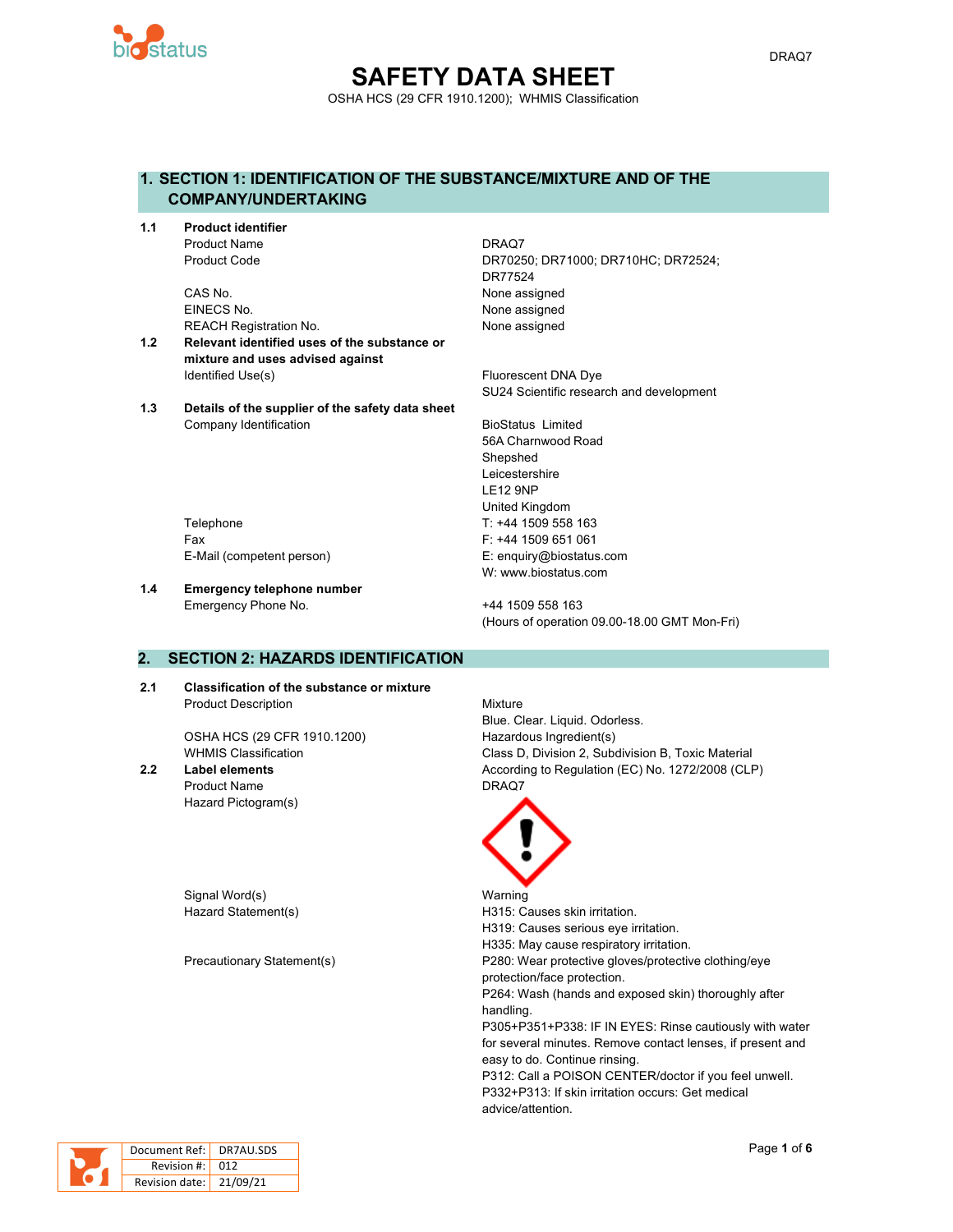

P362: Take off contaminated clothing. **2.3 Other hazards** Warning - this preparation contains a substance not yet tested completely.

**2.4 Additional Information** None

### **3. SECTION 3: COMPOSITION/INFORMATION ON INGREDIENTS**

#### **3.2 Mixtures**

| Hazardous Ingredient(s)                                                                                                       | %     | CAS No.       | <b>OSHA HCS (29 CFR)</b><br>1910.1200) | <b>WHMIS Classification</b>                              |
|-------------------------------------------------------------------------------------------------------------------------------|-------|---------------|----------------------------------------|----------------------------------------------------------|
| Proprietary derivative of<br>1,5-BIS{[2-<br>(DIMETHYLAMINO)<br>ETHYLJAMINO}-4,8-<br><b>DIHYDROXYANTHRACE</b><br>NE-9.10-DIONE | $<$ 1 | None assigned | Irritant.                              | Class D. Division 2,<br>Subdivision B, Toxic<br>Material |

#### **3.3 Additional Information**

For full text of H/P phrases see section 16.

# **4. SECTION 4: FIRST AID MEASURES**



| 4.1 | <b>Description of first aid measures</b>      |                                                              |
|-----|-----------------------------------------------|--------------------------------------------------------------|
|     | General information                           | Warning - this preparation contains a substance not yet      |
|     |                                               | tested completely.                                           |
|     | Inhalation                                    | IF INHALED: Remove person to fresh air and keep              |
|     |                                               | comfortable for breathing.                                   |
|     | Ingestion                                     | IF SWALLOWED: Rinse mouth, Get medical attention             |
|     |                                               | immediately.                                                 |
|     | <b>Skin Contact</b>                           | IF ON SKIN (or hair): Take off immediately all contaminated  |
|     |                                               | clothing. Rinse skin with water/shower. If symptoms persist, |
|     |                                               | obtain medical attention.                                    |
|     | Eye Contact                                   | IF IN EYES: Rinse cautiously with water for several minutes. |
|     |                                               | Remove contact lenses, if present and easy to do. Continue   |
|     |                                               | rinsing. If eye irritation persists: Get medical             |
|     |                                               | advice/attention                                             |
| 4.2 | Most important symptoms and effects, both     |                                                              |
|     | acute and delayed                             |                                                              |
|     | Inhalation                                    | May cause irritation to the respiratory system.              |
|     | Ingestion                                     | Stomach ache. Vomiting                                       |
|     | <b>Skin Contact</b>                           | May cause irritation.                                        |
|     | Eye Contact                                   | May cause eye irritation.                                    |
| 4.3 | Indication of any immediate medical attention | Treat symptomatically.                                       |
|     | and special treatment needed                  |                                                              |
|     |                                               |                                                              |
| 5.  | <b>SECTION 5: FIRE-FIGHTING MEASURES</b>      |                                                              |
|     |                                               |                                                              |
| 5.1 | <b>Extinguishing Media</b>                    | Non-flammable. In case of fire in the surroundings: all      |

- **5.2 Special hazards arising from the substance or mixture**
- 

extinguishing agents allowed. None anticipated.

**5.3 Advice for fire-fighters Fire fighters** Fire fighters should wear complete protective clothing including self-contained breathing apparatus.

#### **6. SECTION 6: ACCIDENTAL RELEASE MEASURES**

**6.1 Personal precautions, protective equipment and** Wear suitable protective clothing, gloves and eye/face **emergency procedures**

protection.

| Document Ref:   DR7AU.SDS |  |
|---------------------------|--|
| Revision $\#$ : 012       |  |
| Revision date: 21/09/21   |  |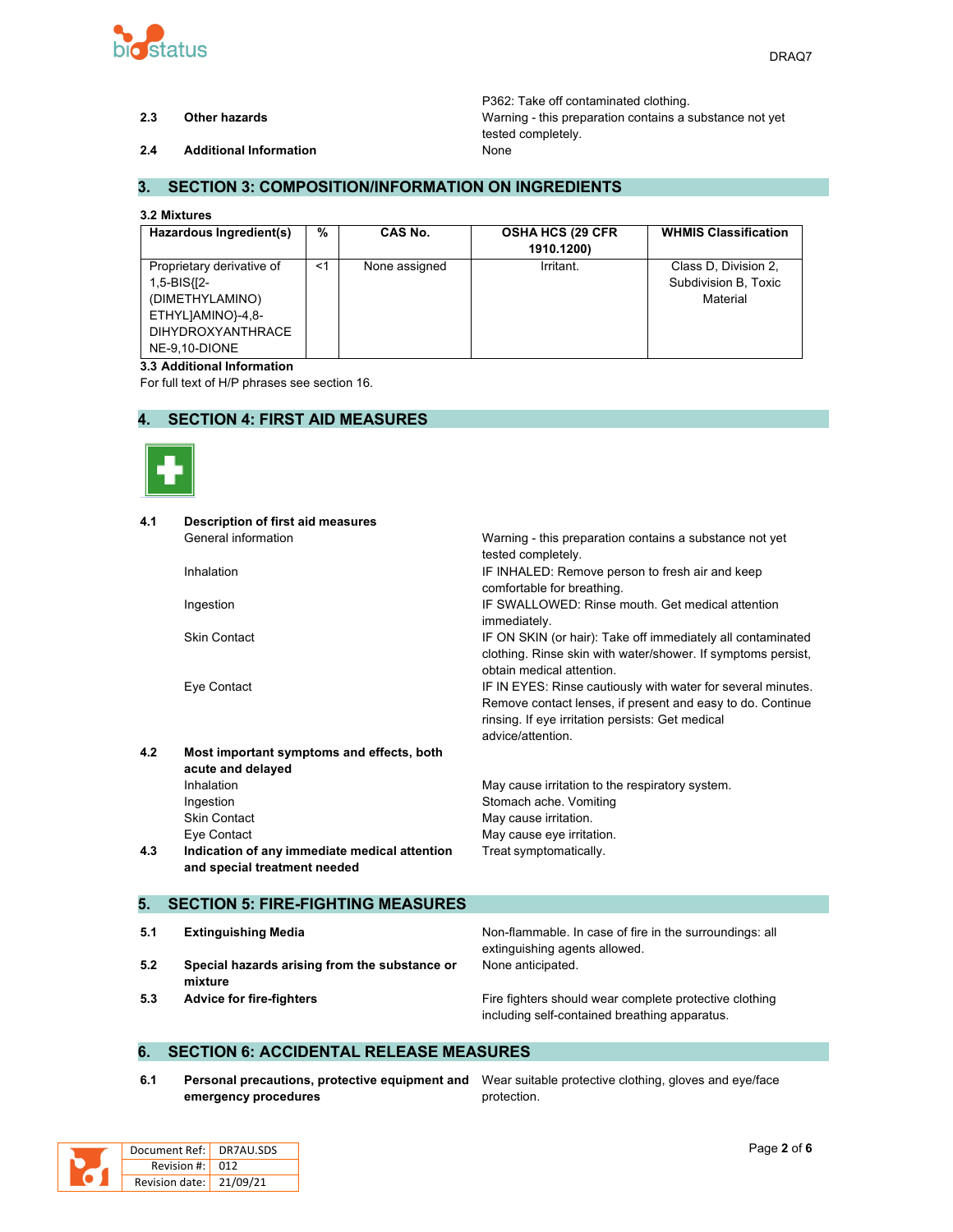

- **6.2 Environmental precautions** Cover with absorbent or contain. Collect and dispose. **6.3 Methods and material for containment and cleaning up** Wear suitable protective clothing, gloves and eye/face protection. Cover with absorbent or contain. Collect and dispose. Dispose of this material and its container to hazardous or special waste collection point. Wash the spillage area with water. **6.4 Reference to other sections** Wear suitable protective clothing, gloves and eye/face protection. For full text of H/P phrases see section 16. Collect mechanically and dispose of according to Section 13. **7. SECTION 7: HANDLING AND STORAGE 7.1 Precautions for safe handling For professional users only.** Observe the usage / storage instructions. Wear suitable protective clothing, gloves and eye/face protection.
- **7.2 Conditions for safe storage, including any incompatibilities** Storage temperature **Storage temperature (°C): 2-8. Do not freeze.** Storage temperature (°C): 2-8. Do not freeze. Incompatible materials **None anticipated**. **7.3 Specific end use(s) Eluorescent DNA Dye**

# Always wash hands before smoking, eating and drinking. Storage life Observe directions on label and instructions for use.

SU24 Scientific research and development

Avoid contact with skin and eyes.

#### **8. SECTION 8: EXPOSURE CONTROLS/PERSONAL PROTECTION**

- **8.1 Control parameters** Exposure limit values Not determined. USA (NIOSH/OSHA) Not determined. BEI: Biological Exposure Indices (ACGIH) Not determined. OEL (Ireland) Not determined. Japan (ENCS) Not determined.
- **8.2 Exposure controls**
- **8.2.1 Appropriate engineering controls Provide adequate ventilation.**
- **8.2.2 Personal protection equipment**



Eye/face protection Wear protective eyewear (goggles, face shield, or safety glasses).

Skin protection (Hand protection/ Other) Wear suitable protective clothing and gloves. Respiratory protection **Not normally required.** Unlikely to be hazardous by inhalation because of the low vapor pressure of the material at ambient temperature.

#### **9. SECTION 9: PHYSICAL AND CHEMICAL PROPERTIES**

#### **9.1 Information on basic physical and chemical**

**properties** Appearance Colored liquid. **Color.** Blue. Odor **Odor** Odorless. Odor Threshold **Not available.** Not available. pH  $\blacksquare$ Melting Point/Freezing Point Not available. Initial boiling point and boiling range Not available. Flash point **Not available.** Evaporation Rate **Not available**.

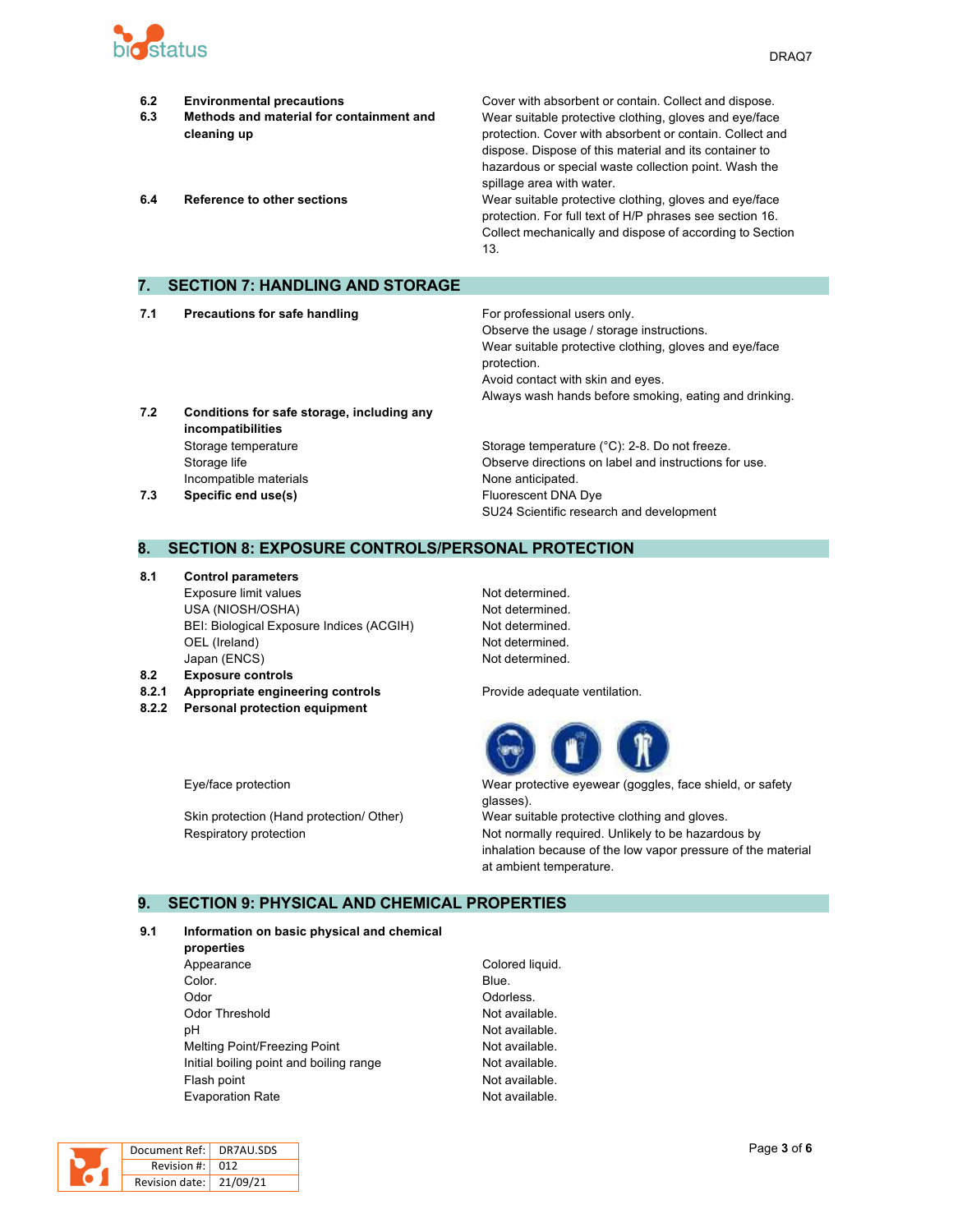

|     | Flammability (solid, gas)                    | Not available. |
|-----|----------------------------------------------|----------------|
|     | Upper/lower flammability or explosive limits | Not available. |
|     | Vapor pressure                               | Not available. |
|     | Vapor density                                | Not available. |
|     | Relative density                             | Not available. |
|     | Solubility(ies)                              | Not available. |
|     | Partition coefficient: n-octanol/water       | Not available. |
|     | Auto-ignition temperature                    | Not available. |
|     | <b>Decomposition Temperature</b>             | Not available. |
|     | Viscosity                                    | Not available. |
|     | <b>Explosive properties</b>                  | Not available. |
|     | Oxidizing properties                         | Not available. |
| 9.2 | <b>Other information</b>                     | None known.    |

#### **10. SECTION 10: STABILITY AND REACTIVITY**

- **10.1 Reactivity None known. Reactivity None known. None known.**
- 
- **10.3 Possibility of hazardous reactions** None known.
- **10.4 Conditions to avoid None known.**
- 
- **10.6 Hazardous decomposition product(s)** None known.

# **11. SECTION 11: TOXICOLOGICAL INFORMATION**

**11.1 Information on toxicological effects Mixture** Warning - this preparation contains a substance not yet tested completely. **Acute toxicity Not determined.** No information available. **Irritation Irritation Irritation In In In In In In In In In In In In In In In In In In In In In In In I Corrosivity** Corrosivity **Not determined.** No information available. **Sensitization Not determined. No information available.** Not determined. No information available. **STOT** - single exposure **Notify Allen Constructs** Not determined. No information available. **Repeated dose toxicity Not determined. No information available. Carcinogenicity Carcinogenicity Not determined. No information available. Mutagenicity Mutagenicity Mutagenicity Mutagenicity Mutagenicity Mutagenicity Mutagenicity Mutagenicity Mutagenicity Mutagenicity Mutagenicity Mutagenicity Mutagenicity Mutagenicity Mutagenicit Toxicity for reproduction** Not determined. No information available. **11.2 Other information** Inhalation **May cause irritation to the respiratory system.** May cause irritation to the respiratory system. Ingestion **Interpretent in the Harmful:** possible risk of irreversible effects if swallowed. Skin Contact **May cause irritation.** May cause irritation. Eye Contact **May cause eye irritation**.

#### **12. SECTION 12: ECOLOGICAL INFORMATION**

| 12.1 | <b>Toxicity</b>                           | Not determined. No information available. |
|------|-------------------------------------------|-------------------------------------------|
| 12.2 | Persistence and degradability             | Not determined. No information available. |
| 12.3 | <b>Bioaccumulative potential</b>          | Not determined. No information available. |
| 12.4 | Mobility in soil                          | Not determined. No information available. |
| 12.5 | <b>Results of PBT and vPvB assessment</b> | Not determined. No information available. |
| 12.6 | Other adverse effects                     | Not determined. No information available. |

#### **13. SECTION 13: DISPOSAL CONSIDERATIONS**

**13.1 Waste treatment methods** Disposal should be in accordance with local, state or national legislation. **13.2 Additional Information** Wear suitable protective clothing, gloves and eye/face protection.

#### **14. SECTION 14: TRANSPORT INFORMATION**

NOT CLASSED AS DANGEROUS FOR Not classified according to the United Nations 'Recommendations on

| Document   |
|------------|
| Revisic    |
| Revision d |

**10.2 Chemical stability 10.2 Chemical stability Stable at ambient temperatures. 10.5 Incompatible materials 10.5 Incompatible materials** Strong **Strong oxidizing agents. Strong Alkalis.**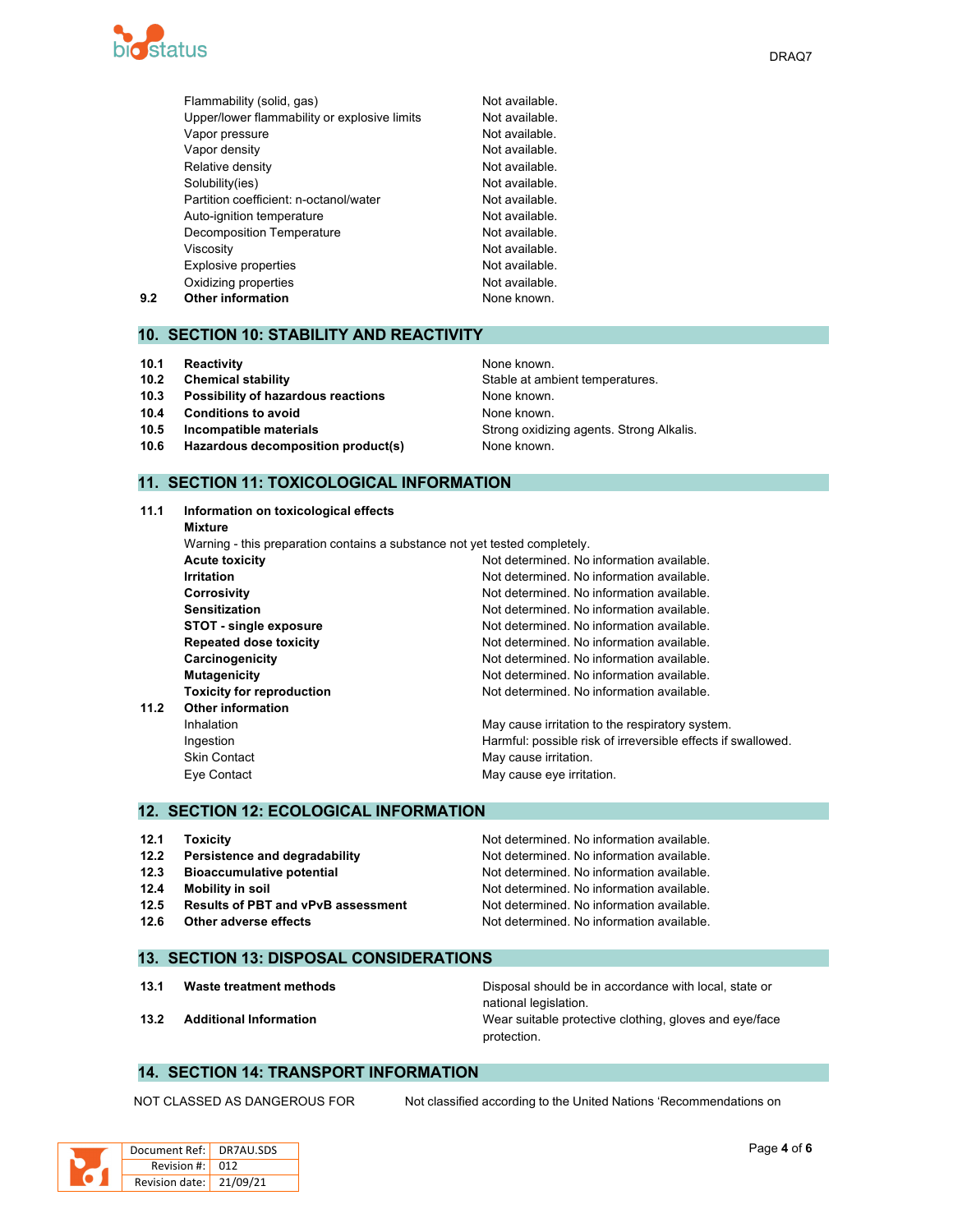

| TRANSPORT. |                                                    | the Transport of Dangerous Goods'. (IMDG, ICAO/IATA, ADR/RID). |
|------------|----------------------------------------------------|----------------------------------------------------------------|
| 14.1       | <b>UN number</b>                                   | Not applicable.                                                |
| 14.2       | UN proper shipping name                            | Not applicable.                                                |
| 14.3       | Transport hazard class(es)                         | Not applicable.                                                |
| 14.4       | Packing group                                      | Not applicable.                                                |
| 14.5       | <b>Environmental hazards</b>                       | None known.                                                    |
| 14.6       | Special precautions for user                       | Not applicable.                                                |
| 14.7       | Transport in bulk according to Annex II of         | Not applicable.                                                |
|            | <b>MARPOL73/78 and the IBC Code</b>                |                                                                |
|            |                                                    |                                                                |
|            | <b>15. SECTION 15: REGULATORY INFORMATION</b>      |                                                                |
|            |                                                    |                                                                |
| 15.1       | Safety, health and environmental                   |                                                                |
|            | regulations/legislation specific for the substance |                                                                |
|            | or mixture                                         |                                                                |
|            | SARA 313 - Toxic Chemicals                         | None                                                           |
|            | CERCLA (Comprehensive Environmental Response None  |                                                                |
|            | Compensation and Liability Act)                    |                                                                |
|            | Proposition 65 (California)                        |                                                                |

WHMIS Classification **Class D**, Division 2, Subdivision B, Toxic Material

**15.2 Chemical Safety Assessment** Not determined. No information available.

#### **16. SECTION 16: OTHER INFORMATION**

**Canada**

#### **The following sections contain revisions or new statements:** 1-16. **LEGEND**

Massachusetts MSL None New Jersey Department of Health RTK List None Pennsylvania RTK None

PIN Number Not applicable. CANADA INGREDIENT DISCLOSURE LIST None

| <b>LTEL</b>                                        | Long Term Exposure Limit                                             |
|----------------------------------------------------|----------------------------------------------------------------------|
| <b>STEL</b>                                        | Short Term Exposure Limit                                            |
| <b>STOT</b>                                        | Specific Target Organ Toxicity                                       |
| <b>DNEL</b>                                        | Derived No Effect Level                                              |
| PNEC                                               | Predicted No Effect Concentration                                    |
| <b>PBT</b>                                         | Persistent, Bioaccumulative and Toxic                                |
| vPvB                                               | very Persistent and very Bioaccumulative                             |
| Flam. Lig. 1                                       | Flammable Liquid Category 1                                          |
| Flam. Lig. 2                                       | Flammable Liquid Category 2                                          |
| Flam. Lig. 3                                       | Flammable Liquid Category 3                                          |
| Acute Tox, 4                                       | Acute toxicity Category 4                                            |
| Skin Irrit. 2                                      | Skin corrosion/irritation Category 2                                 |
| Eye Irrit. 2                                       | Serious eye damage/irritation Category 2                             |
| STOT SE3                                           | Specific target organ toxicity — single exposure Category 3          |
| STOT RE 1                                          | Specific target organ toxicity — repeated exposure Category 1        |
| Hazard Statement(s) and Precautionary Statement(s) |                                                                      |
| H319: Causes serious eye irritation.               | P280: Wear protective gloves/protective clothing/eye protection/face |
| H315: Causes skin irritation.                      | protection.                                                          |
| H335: May cause respiratory irritation.            | P264: Wash (hands and exposed skin) thoroughly after handling.       |
|                                                    | P305+P351+P338: IF IN EYES: Rinse cautiously with water for several  |
|                                                    | minutes. Remove contact lenses, if present and easy to do. Continue  |
|                                                    | rinsing.                                                             |
|                                                    | P312: Call a POISON CENTER/doctor if you feel unwell.                |
|                                                    | P332+P313: If skin irritation occurs: Get medical advice/attention.  |
|                                                    | P362: Take off contaminated clothing.                                |

#### **Disclaimers**

Information contained in this publication or as otherwise supplied to Users is believed to be accurate and is given in good faith, but it is for the Users to satisfy themselves of the suitability of the product for their own particular purpose. BioStatus gives no warranty as to the fitness of the product for any particular purpose and any implied warranty or condition (statutory or otherwise) is excluded except to the extent that exclusion is prevented by law. BioStatus accepts no liability

| Document Ref:    | DR7AU.SDS |
|------------------|-----------|
| Revision #: L    | 012       |
| Revision date: I | 21/09/21  |